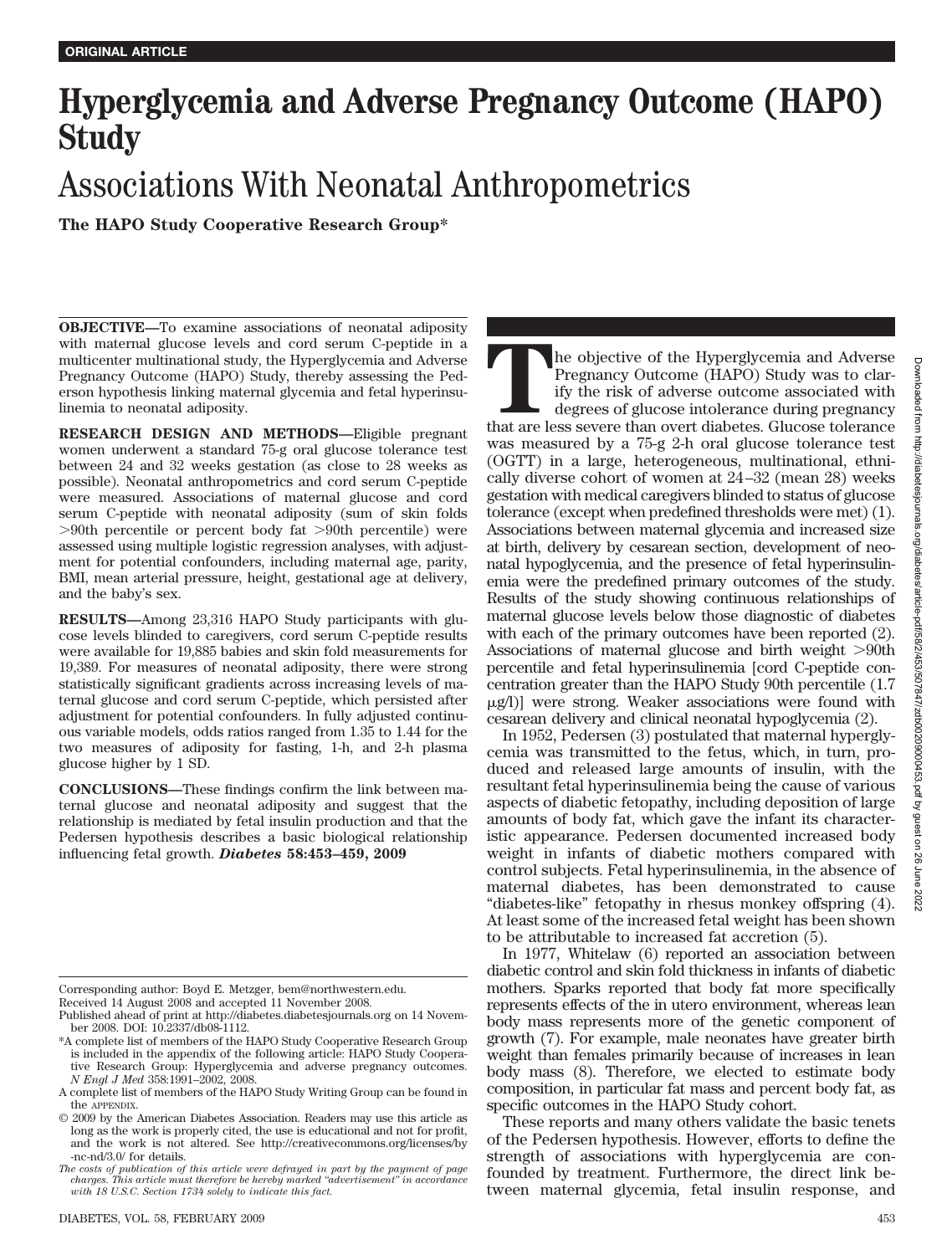neonatal body composition has not yet been demonstrated in the subdiabetic glucose range. Goals of this report are *1*) to examine associations of maternal glycemia with newborn anthropometrics (skin folds, percent body fat); and *2*) to present data linking fetal hyperinsulinemia (assessed by cord serum C-peptide) to the development of larger and more obese babies.

#### **RESEARCH DESIGN AND METHODS**

The protocol was approved by the institutional review board at all 15 field centers. All participants gave written informed consent. An external data monitoring committee provided oversight. Study methods have been published previously (1,2,9). A brief overview is presented here.

All pregnant women at each field center were eligible to participate unless they had one or more exclusion criteria  $(2)$ : age  $\leq 18$  years, delivery planned at another hospital, date of last menstrual period (LMP) not certain and no ultrasound estimation from 6–24 weeks of gestational age available, unable to complete the OGTT by 32 weeks gestation, multiple pregnancy, conception using gonadotropin ovulation induction or by in vitro fertilization, glucose testing before recruitment or a diagnosis of diabetes during this pregnancy, diabetes antedating pregnancy requiring treatment with medication, participation in another study that may interfere with HAPO, known to be HIV positive or to have hepatitis B or C, prior participation in HAPO, or inability to converse in the languages used in field center forms without the aid of an interpreter. If glucose measurements were made outside of HAPO after initial enrollment, the participant was excluded from further participation.

Gestational age and expected date of delivery (EDD) were determined from the date of the LMP, if the participant was certain of her dates. If uncertain, EDD was determined from an ultrasound performed between 6 and 24 weeks gestation. Final EDD was also determined from ultrasound if *1*) gestational dating from LMP differed from ultrasound dating by  $>5$  days, when the ultrasound was performed between 6 and 13 weeks, or *2*) if dating differed by  $>$ 10 days when the ultrasound was done between 14 and 24 weeks.

**OGTT.** Participants underwent a standard 75-g OGTT between 24 and 32 weeks gestation (as close to 28 weeks as possible). Height, weight, and blood pressure were measured at the OGTT visit using standardized procedures and calibrated equipment. Data concerning smoking and alcohol use, first-degree family history of diabetes, and demographic data were collected using standardized questionnaires. Race/ethnicity was self-identified by participants. A sample for random plasma glucose (RPG) was collected at 34–37 weeks gestation as a safety measure to identify cases with hyperglycemia above a predefined threshold.

**Glucose analysis and unblinding.** Aliquots of fasting and 2-h OGTT and RPG samples were analyzed at field center laboratories. Values were unblinded if fasting plasma glucose (FPG) exceeded 5.8 mmol/l, if 2-h OGTT plasma glucose exceeded 11.1 mmol/l, if RPG was  $\geq 8.9$  mmol/l, or if any plasma glucose value was 2.5 mmol/l. Otherwise, women, caregivers, and HAPO Study staff (except for laboratory personnel) remained blinded to glucose values. To avoid confounding effects of center to center analytical variation, aliquots of all OGTT specimens were analyzed at the HAPO Central Laboratory, and these results are used here. Only women whose results remained blinded, with no additional glucose testing outside the HAPO protocol, are included in these analyses.

**Cord serum C-peptide sample.** Cord blood was collected at delivery, and serum was analyzed for C-peptide on an Autodelfia instrument at the Central Laboratory (9). Cord serum C-peptide (secreted in equimolar concentrations with insulin) was used as the index of fetal  $\beta$ -cell function rather than insulin because insulin degradation is increased in the presence of even small amounts of hemolysis, which occurs in  $\sim$ 15% of cord samples, and because C-peptide concentration is not altered by hemolysis (10). Functional sensitivity of the assay was  $0.2 \mu g/1$  (9).

Prenatal care and delivery. Prenatal care and timing of delivery were determined by standard field center practice. No field center arbitrarily delivered patients before full term or routinely performed cesarean delivery at a specified maternal or gestational age.

**Neonatal care and anthropometrics.** After delivery, infants received customary routine care. Medical records were abstracted to obtain data regarding prenatal, labor and delivery, postpartum, and newborn course.

Neonatal anthropometrics were obtained within 72 h of delivery. To ensure accuracy and reliability of anthropometric data and consistency across field centers, a rigorous training and certification procedure was established for study research nurses and midwives. Personnel were trained during regional training sessions run by Clinical and Data Coordinating Center staff. A training videotape providing instruction in anthropometric measurements was viewed. Research personnel observed measurements and then performed measure-

### TABLE 1

Characteristics of HAPO participants\*

| Maternal characteristics                |                            |
|-----------------------------------------|----------------------------|
| Age (years)                             | $19,885(29.2 \pm 5.8)$     |
| Education (years)                       | $18,223(12.9 \pm 3.4)$     |
| Pre-pregnant BMI                        | $18,200(23.8 \pm 5.0)$     |
| BMI $(kg/m^2)$ †                        | 19,885 $(27.5 \pm 5.0)$    |
| $MAP$ (mmHg) $\dagger$                  | $19,885(80.7 \pm 8.2)$     |
| $FPG$ (mmol/l) $\dagger$                | $19,885(4.5 \pm 0.4)$      |
| 1-h Plasma glucose (mmol/l)†            | $19,885(7.5 \pm 1.7)$      |
| 2-h Plasma glucose (mmol/l)†            | $19,885(6.2 \pm 1.3)$      |
| Gestational age (weeks)†                | $19,885(27.8 \pm 1.8)$     |
| Ethnicity                               |                            |
| White, non-Hispanic                     | 9,189(46.2)                |
| Black, non-Hispanic                     | 2,279 (11.5)               |
| Hispanic                                | 1,774(8.9)                 |
| Asian                                   | 6,181(31.1)                |
| Other                                   | 462(2.3)                   |
| Prenatal smoking (any)                  | 1,217(6.1)                 |
| Prenatal alcohol use (any)              | 1,272(6.4)                 |
| Family history of diabetes              | 4,411(22.2)                |
| Parity (prior delivery $\geq 20$ weeks) | 10,408(52.3)               |
| Newborn characteristics                 |                            |
| Gestational age (weeks)                 | $19,885(39.4 \pm 1.6)$     |
| Birth weight $(g)$                      | $19,884$ $(3,308 \pm 505)$ |
| Length (cm)                             | $19,496(49.8 \pm 2.4)$     |
| Head circumference (cm)                 | $19,723(34.2 \pm 1.5)$     |
| Flank skin fold $(mm)$ :                | $17,159(3.9 \pm 1.0)$      |
| Triceps skin fold (mm)‡                 | $17,136(4.1 \pm 0.9)$      |
| Subscapular skin fold (mm):             | $17,115(4.2 \pm 1.0)$      |
| Sum of skin folds $(mm)$ :              | $17,100$ $(12.3 \pm 2.6)$  |
| Body fat $(\%)\ddagger$                 | $17,050$ $(11.3 \pm 3.7)$  |
| Cord serum C-peptide $(\mu g/l)$        | $19,885(1.0 \pm 0.6)$      |
| Male                                    | 10.235(51.5)               |

Data are *n* (mean  $\pm$  SD) or *n* (%). \*Participants with a cord serum C-peptide measurement. †Measured at the OGTT. ‡Babies with gestational age 36–44 weeks at birth.

ments on five infants. After training and before recruitment, research personnel continued to perform measurements locally on two infants per week and demonstrated their proficiency with measuring neonatal anthropometrics during a dry-run site visit. To maintain quality control of skin fold measures, all research personnel underwent annual recertification, which included reviewing the videotape and providing data in tandem with another certified individual on three to five babies.

Anthropometric measurements included weight, length, head circumference, and skin fold thickness at three sites (flank, subscapular, and triceps). Two measurements were made, and if results differed by more than a prespecified amount  $(>10$  g for weight,  $>0.5$  cm for length and head circumference, or  $>0.5$  mm for skin folds, respectively), a third was done. For these analyses, the average of the two measurements was used, unless a third measurement was taken. In that case, if two of three measurements differed by less than the prespecified amount, the average of those two was used; otherwise the average of all three was used.

Birth weight was obtained without diaper using a calibrated electronic scale. Length was measured on a standardized plastic length board constructed for use in the HAPO Study. Head circumference was measured across the occipital fontanel (standard plastic measuring tape). Skin fold thickness was measured with skin fold calipers (Harpenden, Baty, U.K.). Flank skin fold was measured on the left side just above the iliac crest on a diagonal fold on the mid axillary line, triceps by taking the vertical fold over the triceps muscle half the distance between the acromion process and olecranon, and subscapular just below the lower angle of the scapula at  $\sim 45^{\circ}$  angle to the spine.

Mean coefficients of variation for anthropometric measurements were: birth weight 0.04%, length 0.17%, head circumference 0.16%, flank skin fold 2.91%, subscapular skin fold 2.57%, and triceps skin fold 2.73%. **Outcomes**

*Sum of skin folds* **>***90th percentile.* For gestational age (36–44 weeks only), 90th percentiles were determined using eight newborn gender-ethnic groups (Caucasian or other, Black, Hispanic, or Asian), with adjustment for gestational age, field center, and parity  $(0, 1, 1)$  and  $2+$ ). A newborn was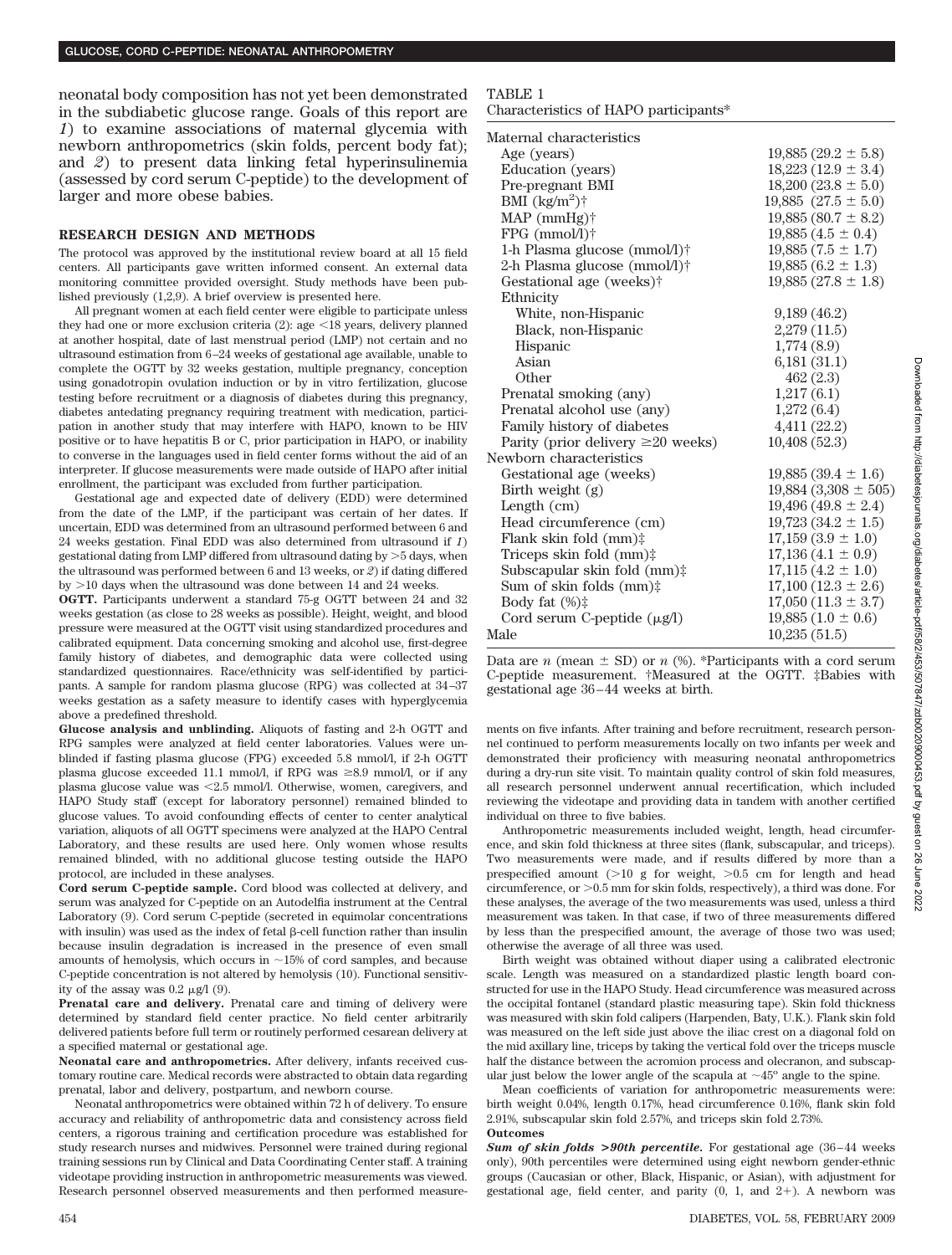| TABLE | $\epsilon$ |
|-------|------------|
|-------|------------|

Relationship between maternal glucose and sum of skin folds  $>90$ th percentile\*

|                             | $\boldsymbol{n}$ | $>90$ th percentile† | Model I             | Model II            |
|-----------------------------|------------------|----------------------|---------------------|---------------------|
| FPG (mmol/l)                |                  |                      |                     |                     |
| $<$ 4.2                     | 3,340            | 177(5.3)             | 1.00                | 1.00                |
| $4.2 - 4.4$                 | 6,270            | 480 (7.7)            | $1.48(1.24 - 1.77)$ | $1.39(1.16-1.66)$   |
| $4.5 - 4.7$                 | 5,186            | 504 (9.7)            | $1.92(1.61 - 2.30)$ | $1.66(1.38-1.99)$   |
| $4.8 - 4.9$                 | 2,287            | 278 (12.2)           | $2.47(2.03 - 3.01)$ | $2.00(1.64 - 2.45)$ |
| $5.0 - 5.2$                 | 1,556            | 259 (16.6)           | $3.57(2.92 - 4.37)$ | $2.72(2.20-3.36)$   |
| $5.3 - 5.5$                 | 576              | 119(20.7)            | $4.65(3.62 - 5.99)$ | $3.37(2.59 - 4.38)$ |
| $\geq 5.6$                  | 174              | 46(26.4)             | $6.42(4.44 - 9.29)$ | $4.71(3.22 - 6.89)$ |
| Continuous‡                 | 19,389           | 1,863(9.6)           | $1.52(1.45-1.59)$   | $1.39(1.33 - 1.47)$ |
| 1-h Plasma glucose (mmol/l) |                  |                      |                     |                     |
| $\leq 5.8$                  | 3,482            | 212(6.1)             | 1.00                | 1.00                |
| $5.9 - 7.3$                 | 6,258            | 483(7.7)             | $1.29(1.09-1.52)$   | $1.22(1.03-1.45)$   |
| $7.4 - 8.6$                 | 5,007            | 468(9.3)             | $1.59(1.34 - 1.88)$ | $1.50(1.26-1.78)$   |
| $8.7 - 9.5$                 | 2,324            | 310(13.3)            | $2.37(1.98 - 2.85)$ | $2.22(1.84 - 2.69)$ |
| $9.6 - 10.7$                | 1,570            | 245(15.6)            | $2.85(2.35-3.46)$   | $2.63(2.14-3.22)$   |
| $10.8 - 11.7$               | 536              | 103(19.2)            | $3.67(2.84 - 4.74)$ | $3.38(2.59 - 4.41)$ |
| $\geq$ 11.8                 | 212              | 42(19.8)             | $3.81(2.64 - 5.49)$ | $3.57(2.46 - 5.20)$ |
| Continuous‡                 | 19,389           | 1,863(9.6)           | $1.44(1.37-1.51)$   | $1.42(1.35-1.49)$   |
| 2-h Plasma glucose (mmol/l) |                  |                      |                     |                     |
| $\leq 5.0$                  | 3,537            | 209(5.9)             | 1.00                | 1.00                |
| $5.1 - 6.0$                 | 6,135            | 496(8.1)             | $1.40(1.18-1.66)$   | $1.32(1.11-1.56)$   |
| $6.1 - 6.9$                 | 4,948            | 481 (9.7)            | $1.71(1.45-2.03)$   | $1.60(1.35-1.90)$   |
| $7.0 - 7.7$                 | 2,556            | 352 (13.8)           | $2.54(2.13-3.04)$   | $2.38(1.98 - 2.86)$ |
| $7.8 - 8.7$                 | 1,444            | 198(13.7)            | $2.53(2.06 - 3.11)$ | $2.39(1.93-2.95)$   |
| $8.8 - 9.8$                 | 576              | 90(15.6)             | $2.95(2.26 - 3.84)$ | $2.80(2.13 - 3.69)$ |
| $\geq 9.9$                  | 193              | 37(19.2)             | $3.78(2.57 - 5.55)$ | $3.59(2.42 - 5.33)$ |
| Continuous‡                 | 19,389           | 1,863(9.6)           | $1.37(1.31-1.44)$   | $1.36(1.30-1.43)$   |

Data are *n* (%) or OR (95% CI).  $n =$  total number in the glucose category (excluding births with gestational age  $\leq$ 30 weeks and fetal deaths). Model I, adjusted for the variables used in estimating 90th percentiles; model II, adjusted for age, BMI, BMI<sup>2</sup>, height, mean arterial blood pressure, gestational age at the OGTT, smoking, alcohol use, hospitalization prior to delivery, and any family history of diabetes. \*Defined based on sex, ethnicity, field center, gestational age (36–44 weeks), and parity. †Number in the glucose category with the sum of skin folds 90th percentile (% proportion in the glucose category with sum of skin folds 90th percentile). ‡Glucose higher by 1 SD (0.4 mmol/l for FPG, 1.7 mmol/l for 1-h plasma glucose, 1.3 mmol/l for 2-h plasma glucose).

considered to have a sum of skin folds >90th percentile if the sum was greater than the estimated 90th percentile for the baby's sex, gestational age, ethnicity, field center, and maternal parity. Otherwise, the newborn was considered to have a sum  $\leq 90$ th percentile.

*Individual skin fold (flank, triceps, and subscapular)* **>***90th percentile.* An individual skin fold >90th percentile was defined using the same methods as for sum of skin folds >90th percentile.

*Percent body fat* **>***90th percentile.* Fat mass was calculated from birth weight, length, and flank skin fold according to the equation given by Catalano et al. (11) that was based on measurements of total body electrical conductivity (TOBEC). The derived formula was also prospectively validated with estimates of fat mass by TOBEC. Percent body fat was then calculated as  $100 \times$  fat mass/birth weight. Percent body fat >90th percentile was defined using the same methods as for sum of skin folds >90th percentile.

*Birth weight* >90th percentile. Birth weight  $>90$ th percentile was also defined using the same methods as for sum of skin folds >90th percentile, with gestational ages of 30–44 weeks included.

**Statistical analyses.** Descriptive statistics include means and SDs for continuous variables and numbers and percentages for categorical variables. For analyses of associations of glycemia and cord serum C-peptide with fetal adiposity (sum of skin folds >90th percentile or percent body fat >90th percentile), each glucose measurement and cord C-peptide were considered as both categorical and continuous variables in multiple logistic regression analyses. For individual skin folds, only continuous variable results are presented. In categorical analyses, each measure of glycemia was divided into seven categories with  $\sim$  50% of all values in the two lowest categories and 3 and 1% in the two highest categories, respectively (2). To make categorical analyses of outcomes with cord C-peptide comparable with those for maternal glycemia, we also divided cord C-peptide into seven categories so that  ${\sim}50\%$  of values were in the two lowest categories and  $\sim$ 3 and 1% were in the two highest categories, respectively. For glucose as a continuous variable, odds ratios (ORs) were calculated for each measure (fasting, 1-, and 2-h plasma glucose) higher by 1 SD. To assess whether the log of the odds of fetal adiposity was linearly related to glucose, we added squared terms in each glucose measure. We also tested for interactions of glucose with field center, BMI, age, height, and mean arterial pressure (MAP) for each glucose measure for each outcome. Because of the large sample size in HAPO and the generally large number of women with each outcome, squared terms as well as interaction terms were considered statistically significant only for  $P < 0.001$ . We also examined cord C-peptide as a continuous variable with both linear and squared terms for each outcome. However, because the squared term was significant  $(P < 0.001)$  for each outcome and the categorical analysis appeared to provide a better fit to the data, only the categorical analyses are reported here for cord C-peptide.

For each outcome, two logistic models (I and II) were fit, with model I including adjustment for the variables used to define the 90th percentile for the neonatal anthropometric measures and model II including additional adjustment for multiple potential confounders that had been prespecified. Potential confounders included in model II were maternal age, BMI, height, gestational age, and MAP at the OGTT; family history of diabetes; hospitalization before delivery; smoking status; and alcohol use. Squared terms for age, BMI, and MAP were prescreened for possible inclusion in model II adjustment in models that included only linear and squared terms for these variables. Squared terms were included if  $P < 0.001$ . All analyses were conducted in SAS version 9.1 or Stata 10.0.

#### **RESULTS**

A cord C-peptide result was available for 19,885 babies of the 23,316 blinded HAPO Study participants who were included in the first report of HAPO Study results (2). Results shown in Table 1 are from those 19,885 babies and their mothers. Mean maternal BMI at the OGTT was 27.5, and the correlation with prepregnant BMI, which was based on self-reported prepregnant weight, is 0.92. Mean glucose levels among this group were 4.5, 7.5, and 6.2 mmol/l for fasting, 1-h, and 2-h plasma glucose, respectively. Mean gestational age at delivery was 39.4 weeks,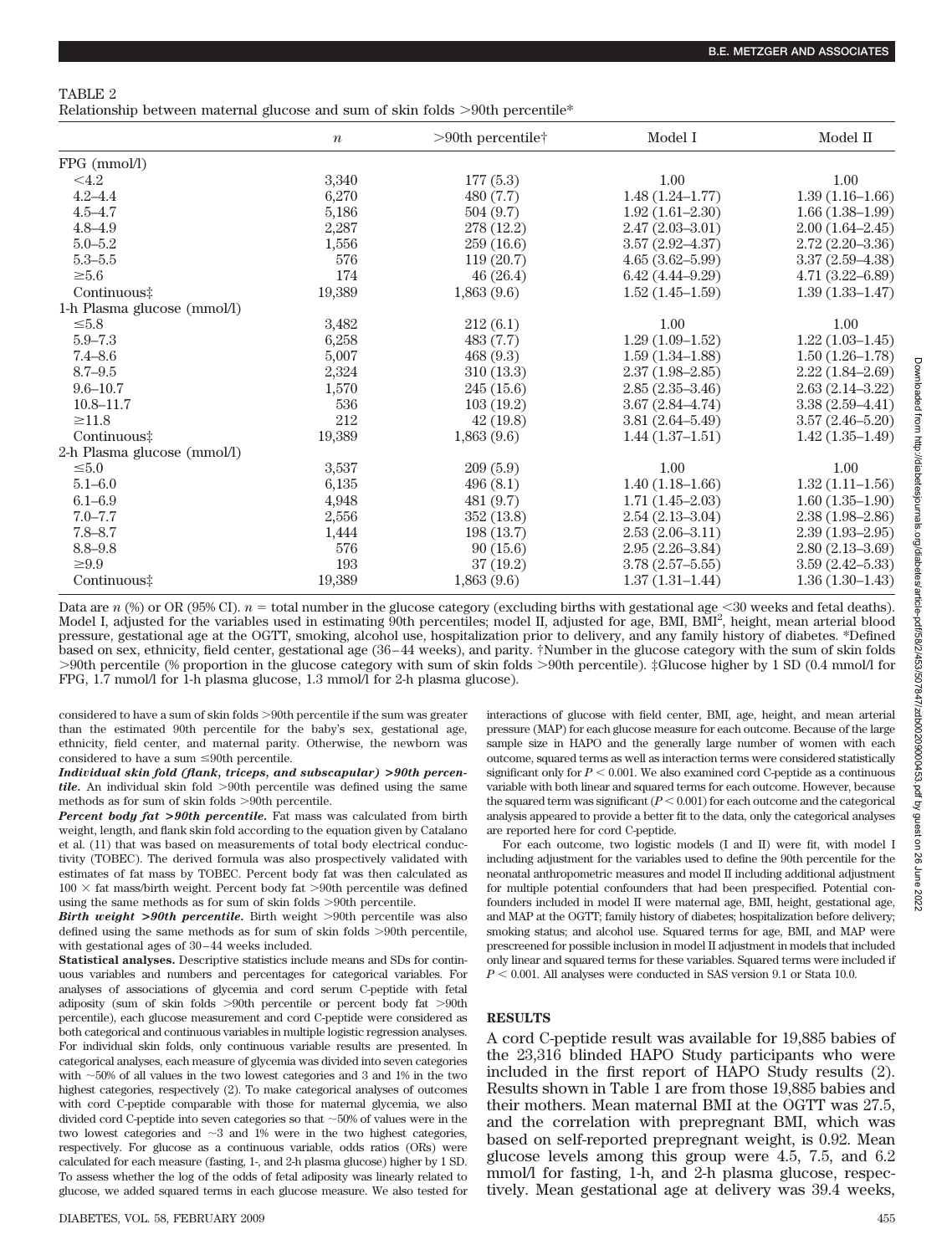Relationship between maternal glucose and percent body fat  $>90$ th percentile\*

|                             | $\boldsymbol{n}$ | $>90$ th percentile† | Model I             | Model II            |
|-----------------------------|------------------|----------------------|---------------------|---------------------|
| FPG (mmol/l)                |                  |                      |                     |                     |
| < 4.2                       | 3,336            | 208(6.2)             | 1.00                | 1.00                |
| $4.2 - 4.4$                 | 6,255            | 478 (7.6)            | $1.24(1.05-1.47)$   | $1.16(0.98-1.38)$   |
| $4.5 - 4.7$                 | 5,174            | 499(9.6)             | $1.61(1.36-1.90)$   | $1.39(1.17-1.65)$   |
| $4.8 - 4.9$                 | 2,274            | 295(13.0)            | $2.24(1.86-2.70)$   | $1.83(1.51-2.21)$   |
| $5.0 - 5.2$                 | 1,545            | 263 (17.0)           | $3.09(2.54 - 3.74)$ | $2.36(1.92 - 2.89)$ |
| $5.3 - 5.5$                 | 570              | 101(17.7)            | $3.24(2.51-4.19)$   | $2.34(1.79-3.05)$   |
| $\geq 5.6$                  | 173              | 48(27.7)             | $5.77(4.02 - 8.29)$ | $4.29(2.95-6.24)$   |
| Continuous‡                 | 19,327           | 1,892(9.8)           | $1.47(1.41-1.54)$   | $1.35(1.28-1.42)$   |
| 1-h Plasma glucose (mmol/l) |                  |                      |                     |                     |
| $\leq 5.8$                  | 3,466            | 219(6.3)             | 1.00                | 1.00                |
| $5.9 - 7.3$                 | 6,230            | 495(7.9)             | $1.28(1.09-1.51)$   | $1.24(1.05-1.47)$   |
| $7.4 - 8.6$                 | 5,003            | 495(9.9)             | $1.63(1.38-1.92)$   | $1.63(1.37-1.93)$   |
| $8.7 - 9.5$                 | 2,317            | 308(13.3)            | $2.27(1.89 - 2.73)$ | $2.30(1.91 - 2.78)$ |
| $9.6 - 10.7$                | 1,563            | 221(14.1)            | $2.44(2.00-2.97)$   | $2.45(1.99-3.02)$   |
| $10.8 - 11.7$               | 535              | 105(19.6)            | $3.62(2.81 - 4.66)$ | $3.75(2.87-4.88)$   |
| $\geq$ 11.8                 | 213              | 49(23.0)             | $4.43(3.13 - 6.27)$ | $4.77(3.33 - 6.83)$ |
| Continuous‡                 | 19,327           | 1,892(9.8)           | $1.42(1.35-1.48)$   | $1.44(1.37-1.52)$   |
| 2-h Plasma glucose (mmol/l) |                  |                      |                     |                     |
| $\leq 5.0$                  | 3,521            | 226(6.4)             | 1.00                | 1.00                |
| $5.1 - 6.0$                 | 6,114            | 522(8.5)             | $1.36(1.16-1.60)$   | $1.30(1.10-1.53)$   |
| $6.1 - 6.9$                 | 4,934            | 483(9.8)             | $1.58(1.34 - 1.86)$ | $1.54(1.30-1.83)$   |
| $7.0 - 7.7$                 | 2,551            | 334 (13.1)           | $2.20(1.84 - 2.62)$ | $2.20(1.83 - 2.64)$ |
| $7.8 - 8.7$                 | 1,439            | 197(13.7)            | $2.31(1.89 - 2.83)$ | $2.38(1.93 - 2.93)$ |
| $8.8 - 9.8$                 | 575              | 88 (15.3)            | $2.63(2.02 - 3.43)$ | $2.79(2.13 - 3.68)$ |
| $\geq 9.9$                  | 193              | 42(21.8)             | $4.06(2.81 - 5.86)$ | $4.42(3.03 - 6.47)$ |
| Continuous‡                 | 19,327           | 1,892(9.8)           | $1.33(1.27-1.39)$   | $1.35(1.29-1.42)$   |

Data are *n* (%) or OR (95% CI).  $n =$  total number in the glucose category (excluding births with gestational age  $\leq$ 30 weeks and fetal deaths). Model I, adjusted for the variables used in estimating 90th percentiles; model II, adjusted for age, BMI, BMI<sup>2</sup>, height, mean arterial blood pressure, gestational age at the OGTT, smoking, alcohol use, hospitalization prior to delivery, and any family history of diabetes. \*Defined based on sex, ethnicity, field center, gestational age (36–44 weeks), and parity. †Number in the glucose category with percent body fat 90th percentile (% proportion in the glucose category with percent body fat 90th percentile). ‡Glucose higher by 1 SD (0.4 mmol/l for FPG, 1.7 mmol/l for 1-h plasma glucose, 1.3 mmol/l for 2-h plasma glucose).

nal age.

and the mean birth weight was 3,308 g. Skin fold measurements were available for 19,389 babies overall and for  $\sim$ 17,100 babies with a cord C-peptide result.

Tables 2 and 3 show associations of maternal glucose with sum of skin folds  $>90$ th percentile and percent body fat  $>90$ th percentile, including ORs and  $95\%$  CIs for each category compared with the lowest or referent category. Overall, 1,863 (9.6%) babies had a sum of skin folds  $>90$ th percentile and  $9.8\%$  a percent body fat  $>90$ th percentile. With higher levels of maternal fasting, 1-, and 2-h plasma glucose concentrations, the proportion of babies with sum of skin folds or percent body fat 90th percentile rose, for example from 5.3 to 26.4% across FPG categories for sum of skin folds and from 6.2 to 27.7% for percent body fat. In model I, the OR was 6.42 in the highest category of FPG for sum of skin folds and 5.77 for percent body fat. For sum of skin folds, there was modest attenuation of the ORs with adjustment for model II confounders for all three glucose measures. For percent body fat >90th percentile, the ORs for FPG were modestly attenuated but became larger for 1 and 2-h plasma glucose. For both measures of neonatal adiposity, there was a strong graded association across increasing levels of maternal glycemia. In continuous variable models for sum of skin folds >90th percentile, ORs ranged from 1.37 to 1.52 in model I and 1.36 to 1.42 in model II for each measure higher by 1 SD. In addition, for percent body fat 90th percentile ORs ranged from 1.33 to 1.47 for model I and 1.35 to 1.44 for model II. There were no significant nonlinear associations for glucose or significant interactions with field center, BMI, height, or MAP. There was, however, a significant interaction for 1-h plasma glucose and age in relation to sum of skin folds 90th percentile, suggesting a stronger association of 1-h plasma glucose with this outcome with increasing mater-

Associations of glucose measures in continuous variable models for fat-free mass >90th percentile showed similar associations to those for percent fat  $>90$ th percentile, with ORs in model II ranging from 1.30 to 1.44 (data not shown). When birth weight, sum of skin folds, percent fat, and fat free mass were modeled as continuous variables in multiple regression analyses with adjustment for the same confounders (model II), mean differences between the highest and lowest categories for the glucose measures ranged from 242 to 305 g for birth weight, 1.4 to 2.0 mm for sum of skin folds, 1.5 to 2.5% for percent fat, and 157 to 168 g for fat free mass (all  $P < 0.001$ ).

Table 4 shows relationships between maternal glucose and individual skin folds  $>90$ th percentile in continuous variable analyses. Each individual skin fold measurement was positively related to maternal glycemia. Strongest associations were with subscapular skin fold where ORs for each glucose measure higher by 1 SD ranged from 1.40 to 1.56 in model I and from 1.37 to 1.47 in model II. For triceps skin fold, ORs ranged from 1.38 to 1.50 in model I and from 1.38 to 1.40 in model II; whereas for flank skin fold, ORs ranged from 1.29 to 1.44 in model I and from 1.28 to 1.35 in model II. Associations did not vary significantly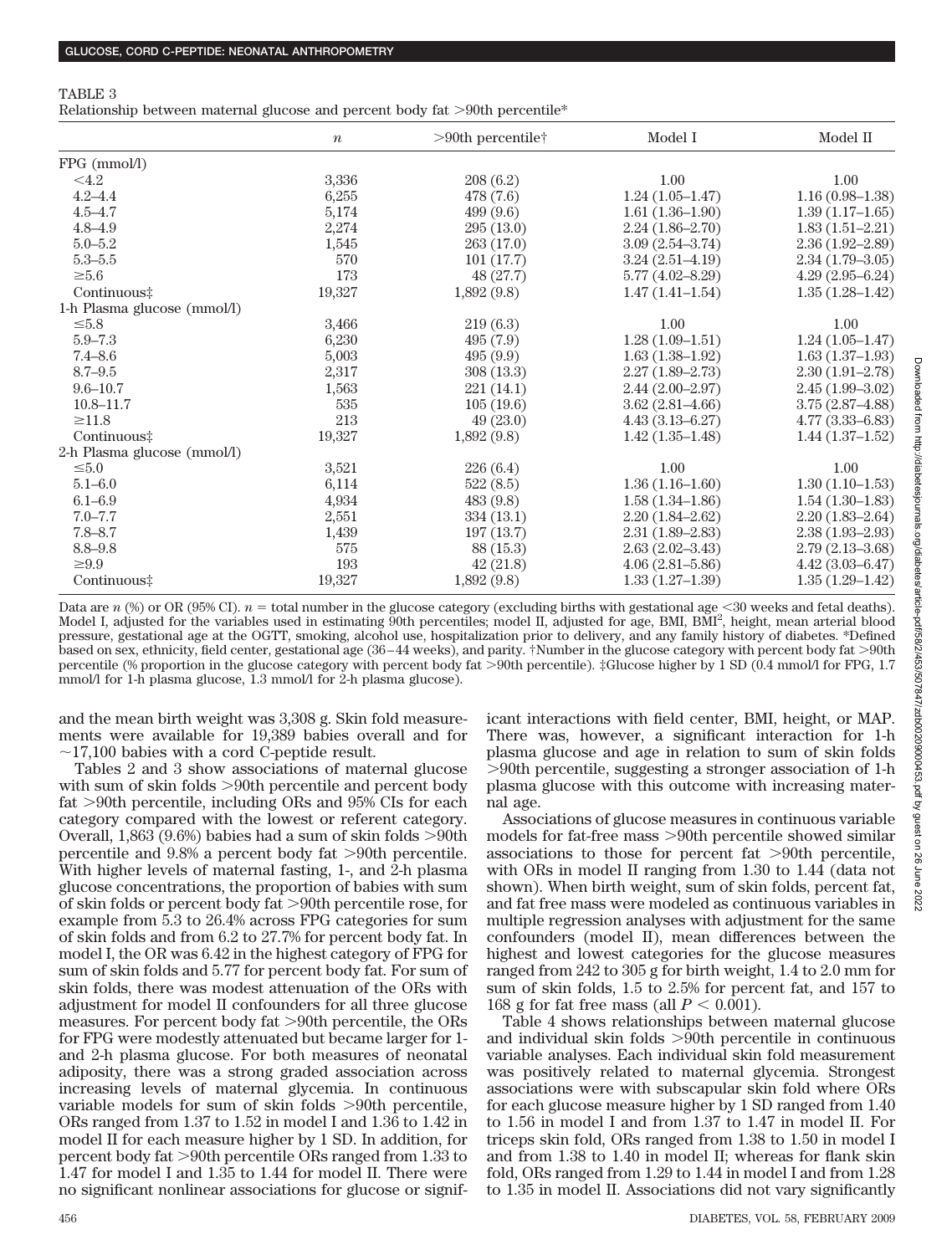#### TABLE 4

Relationship\* between maternal glucose and individual skin folds  $>90$ th percentile†

| Outcome                     | Model I             | Model II            |
|-----------------------------|---------------------|---------------------|
| Flank skin fold $>90$ th    |                     |                     |
| percentile                  |                     |                     |
| <b>FPG</b>                  | $1.44(1.38-1.51)$   | $1.34(1.27-1.41)$   |
| 1-h Plasma glucose          | $1.37(1.31-1.44)$   | $1.35(1.28 - 1.42)$ |
| 2-h Plasma glucose          | $1.29(1.23 - 1.35)$ | $1.28(1.21 - 1.34)$ |
| Triceps skin fold $>90$ th  |                     |                     |
| percentile                  |                     |                     |
| <b>FPG</b>                  | $1.50(1.43 - 1.57)$ | $1.40(1.34 - 1.48)$ |
| 1-h Plasma glucose          | $1.39(1.33 - 1.46)$ | $1.39(1.32 - 1.46)$ |
| 2-h Plasma glucose          | $1.38(1.32 - 1.44)$ | $1.38(1.31 - 1.45)$ |
| Subscapular skin fold >90th |                     |                     |
| percentile                  |                     |                     |
| <b>FPG</b>                  | $1.56(1.49-1.64)$   | $1.43(1.36-1.51)$   |
| 1-h Plasma glucose          | $1.50(1.44 - 1.58)$ | $1.47(1.39-1.54)$   |
| 2-h Plasma glucose          | $1.40(1.34 - 1.46)$ | $1.37(1.30-1.43)$   |

Data are OR (95% CI). Model I, adjusted for the variables used in estimating 90th percentiles; model II, adjusted for field center, age, BMI, height, parity, smoking, alcohol use, hospitalization prior to delivery, any family history of diabetes, mean arterial blood pressure, and gestational age at OGTT. \*Continuous variable analysis, glucose higher by 1 SD (0.4 mmol/l for FPG, 1.7 mmol/l for 1-h plasma glucose, and 1.3 mmol/l for 2-h plasma glucose). †Defined based on sex, ethnicity, field center, gestational age (36–44 weeks only), and parity.

by field center, BMI, height, or MAP for any of these outcomes. There was, however, a significant interaction of 1-h plasma glucose with age in the model II analysis for triceps skin fold, which suggested a stronger association of 1-h plasma glucose with triceps skin fold with increasing maternal age.

When model II ORs for birth weight  $>90$ th percentile, percent body fat 90th percentile, or sum of skin folds 90th percentile associations with glucose as a continuous variable were adjusted for C-peptide (using linear and squared terms in C-peptide because of its nonlinear association with the outcomes) we found 23–38% reductions in the ORs for associations with individual glucose measures (data not shown).

Associations between categories of cord C-peptide and neonatal anthropometrics are shown in Table 5. With higher levels of cord C-peptide, frequency of each measure of size and adiposity rose. For example, the frequency of birth weight  $>90$ th percentile ranged from 4.5 to 25.6% across categories of cord C-peptide. In model I, ORs for the three measures ranged from 5.97 to 7.31 in the highest category of cord C-peptide. In model II, ORs were modestly attenuated, but strong graded associations remained.

When these outcomes and fat free mass were modeled as continuous variables in multiple regression analyses with adjustment for the same confounders (model II), mean differences between the highest and lowest categories for cord C-peptide were 345 g for birth weight, 2.0 mm for sum of skin folds, 2.7% for percent fat, and 221 g for fat free mass (all  $P < 0.001$ ) (data not shown).

TABLE 5 Relationship between cord serum C-peptide and neonatal anthropometrics

| Cord serum C-peptide $(\mu g/l)$       | $\boldsymbol{n}$ | No. with outcome | Model I             | Model II            |
|----------------------------------------|------------------|------------------|---------------------|---------------------|
| Birth weight >90th percentile*         |                  |                  |                     |                     |
| $\leq 0.5$                             | 2,911            | 131(4.5)         | 1.00                | 1.00                |
| $0.6 - 0.8$                            | 6,530            | 392(6.0)         | $1.36(1.11-1.66)$   | $1.26(1.03-1.55)$   |
| $0.9 - 1.2$                            | 5,899            | 614(10.4)        | $2.47(2.03 - 2.99)$ | $2.21(1.82 - 2.70)$ |
| $1.3 - 1.5$                            | 2,077            | 283(13.6)        | $3.35(2.70-4.15)$   | $2.89(2.32 - 3.60)$ |
| $1.6 - 2.1$                            | 1,639            | 333 (20.3)       | $5.41(4.37-6.69)$   | $4.68(3.77-5.82)$   |
| $2.2 - 3.0$                            | 571              | 140 (24.5)       | $6.89(5.32 - 8.93)$ | $5.62(4.31 - 7.33)$ |
| $\geq 3.1$                             | 242              | 62(25.6)         | $7.31(5.21-10.25)$  | $6.72(4.75-9.51)$   |
| Total                                  | 19,869           | 1,955(9.8)       |                     |                     |
| Sum of skin folds $>90$ th percentile* |                  |                  |                     |                     |
| $\leq 0.5$                             | 2,412            | 117(4.9)         | 1.00                | 1.00                |
| $0.6 - 0.8$                            | 5,647            | 369(6.5)         | $1.37(1.11-1.70)$   | $1.27(1.03 - 1.58)$ |
| $0.9 - 1.2$                            | 5,145            | 513(10.0)        | $2.17(1.77-2.67)$   | $1.92(1.56 - 2.37)$ |
| $1.3 - 1.5$                            | 1,821            | 267 (14.7)       | $3.37(2.69-4.23)$   | $2.84(2.26 - 3.57)$ |
| $1.6 - 2.1$                            | 1,409            | 265(18.8)        | $4.54(3.61 - 5.71)$ | $3.74(2.97 - 4.72)$ |
| $2.2 - 3.0$                            | 485              | 101(20.8)        | $5.16(3.87 - 6.88)$ | $4.00(2.99 - 5.36)$ |
| $\geq 3.1$                             | 181              | 46(25.4)         | $6.68(4.56-9.80)$   | $5.57(3.78 - 8.21)$ |
| Total                                  | 17,100           | 1,678(9.8)       |                     |                     |
| Percent body fat >90th percentile*     |                  |                  |                     |                     |
| $\leq 0.5$                             | 2,399            | 119(5.0)         | 1.00                | 1.00                |
| $0.6 - 0.8$                            | 5,630            | 370 (6.6)        | $1.35(1.09-1.67)$   | $1.24(1.00-1.54)$   |
| $0.9 - 1.2$                            | 5,140            | 513(10.0)        | $2.12(1.73 - 2.61)$ | $1.87(1.52 - 2.31)$ |
| $1.3 - 1.5$                            | 1,817            | 276 (15.2)       | $3.43(2.74 - 4.30)$ | $2.88(2.30-3.62)$   |
| $1.6 - 2.1$                            | 1,403            | 269 (19.2)       | $4.54(3.62 - 5.70)$ | $3.77(2.99-4.75)$   |
| $2.2 - 3.0$                            | 485              | 121(25.2)        | $6.46(4.90-8.51)$   | $5.02(3.79 - 6.66)$ |
| $\geq 3.1$                             | 181              | 43(23.8)         | $5.97(4.05 - 8.81)$ | $5.06(3.41 - 7.52)$ |
| Total                                  | 17,050           | 1,726(10.0)      |                     |                     |

Data are  $n$  (%) or OR (95% CI).  $n =$  total number in the cord C-peptide category (excluding births with gestational age <30 weeks and fetal deaths); No. with outcome = number in the cord C-peptide category with the outcome (% proportion in the cord C-peptide category with the outcome). Model I, adjusted for the variables used in estimating 90th percentiles; model II, adjusted for age, BMI, BMI<sup>2</sup>, height, mean arterial blood pressure, gestational age at the OGTT, smoking, alcohol use, hospitalization prior to delivery, and any family history of diabetes. \*Defined based on sex, ethnicity, field center, gestational age (36–44 weeks for skin folds and body fat), and parity.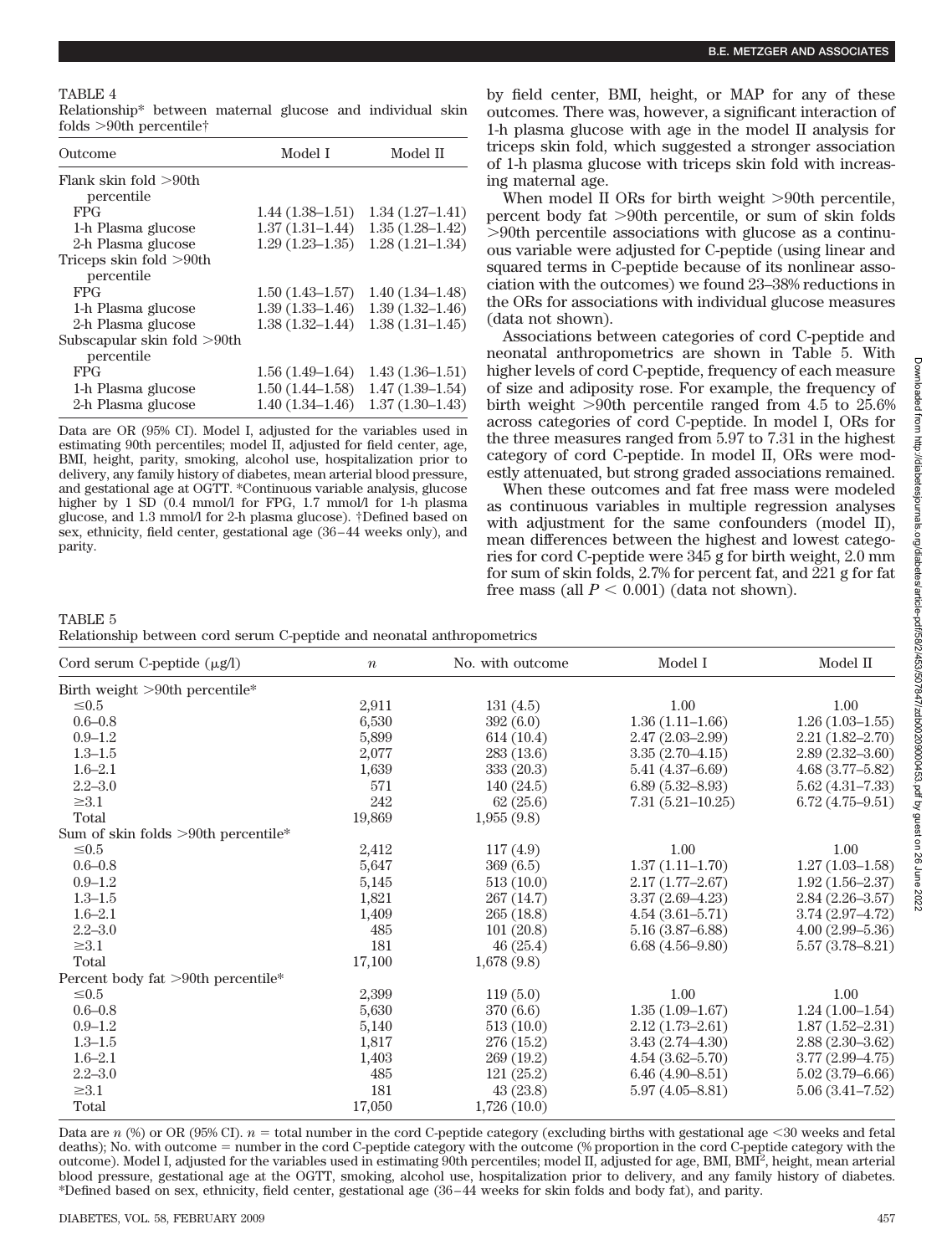Relationship between cord serum C-peptide and individual skin folds

| Cord serum C-peptide $(\mu g/l)$           | $\boldsymbol{n}$ | No. with outcome | Model I             | Model II            |
|--------------------------------------------|------------------|------------------|---------------------|---------------------|
| Flank skin fold >90th percentile*          |                  |                  |                     |                     |
| $\leq 0.5$                                 | 2,421            | 135(5.6)         | 1.00                | 1.00                |
| $0.6 - 0.8$                                | 5,664            | 374 (6.6)        | $1.20(0.98 - 1.47)$ | $1.12(0.91 - 1.37)$ |
| $0.9 - 1.2$                                | 5,167            | 496(9.6)         | $1.80(1.48-2.19)$   | $1.61(1.32-1.96)$   |
| $1.3 - 1.5$                                | 1,826            | 267 (14.6)       | $2.90(2.33 - 3.60)$ | $2.48(1.99-3.09)$   |
| $1.6 - 2.1$                                | 1,413            | 227(16.1)        | $3.24(2.59-4.06)$   | $2.70(2.15-3.39)$   |
| $2.2 - 3.0$                                | 487              | 98(20.1)         | $4.27(3.22 - 5.65)$ | $3.39(2.55-4.51)$   |
| $\geq 3.1$                                 | 181              | 33(18.2)         | $3.78(2.49 - 5.72)$ | $3.17(2.08-4.82)$   |
| Total                                      | 17,159           | 1,630(9.5)       |                     |                     |
| Triceps skin fold $>90$ th percentile*     |                  |                  |                     |                     |
| $\leq 0.5$                                 | 2,422            | 123(5.1)         | 1.00                | 1.00                |
| $0.6 - 0.8$                                | 5,655            | 405(7.2)         | $1.44(1.17-1.77)$   | $1.35(1.10-1.66)$   |
| $0.9 - 1.2$                                | 5,157            | 537(10.4)        | $2.17(1.77-2.66)$   | $1.94(1.58-2.38)$   |
| $1.3 - 1.5$                                | 1,825            | 269 (14.7)       | $3.23(2.59-4.04)$   | $2.77(2.21 - 3.47)$ |
| $1.6 - 2.1$                                | 1,411            | 237 (16.8)       | $3.77(3.00-4.74)$   | $3.17(2.51 - 3.99)$ |
| $2.2 - 3.0$                                | 485              | 96(19.8)         | $4.61(3.46-6.15)$   | $3.68(2.75-4.93)$   |
| $\geq 3.1$                                 | 181              | 44 (24.3)        | $6.00(4.08 - 8.82)$ | $5.12(3.47 - 7.56)$ |
| Total                                      | 17,136           | 1,711(10.0)      |                     |                     |
| Subscapular skin fold $>90$ th percentile* |                  |                  |                     |                     |
| $\leq 0.5$                                 | 2,415            | 109(4.5)         | 1.00                | 1.00                |
| $0.6 - 0.8$                                | 5,648            | 366(6.5)         | $1.47(1.18-1.83)$   | $1.35(1.09-1.69)$   |
| $0.9 - 1.2$                                | 5,151            | 498 (9.7)        | $2.26(1.83 - 2.80)$ | $1.99(1.60 - 2.47)$ |
| $1.3 - 1.5$                                | 1,823            | 269 (14.8)       | $3.66(2.90-4.62)$   | $3.05(2.41 - 3.86)$ |
| $1.6 - 2.1$                                | 1,412            | 245 (17.4)       | $4.44(3.51-5.63)$   | $3.60(2.83-4.58)$   |
| $2.2 - 3.0$                                | 485              | 101(20.8)        | $5.56(4.16-7.45)$   | $4.23(3.14-5.69)$   |
| $\geq 3.1$                                 | 181              | 44 (24.3)        | $6.79(4.60-10.03)$  | $5.54(3.73 - 8.23)$ |
| Total                                      | 17,115           | 1,632(9.5)       |                     |                     |

Data are  $n$  (%) or OR (95% CI).  $n =$  total number in the cord C-peptide category (excluding births with gestational age  $\leq$ 30 weeks and fetal deaths), No. with outcome = number in the cord C-peptide category with the outcome (% proportion in the cord C-peptide category with the outcome). Model I, adjusted for the variables used in estimating 90th percentiles; model II, adjusted for age, BMI, BMI<sup>2</sup>, height, mean arterial blood pressure, gestational age at the OGTT, smoking, alcohol use, hospitalization prior to delivery, and any family history of diabetes. \*Defined based on sex, ethnicity, field center, gestational age (36–44 weeks), and parity.

Table 6 shows associations between cord C-peptide and individual skin folds 90th percentile. Results for both model I and model II show that subscapular skin fold has the strongest and flank skin fold the weakest association with cord C-peptide level, with ORs for the highest versus lowest category of 6.79 and 5.54 in models I and II, respectively, for subscapular skin fold and 3.78 and 3.17 for flank skin fold.

#### **DISCUSSION**

These results support our hypothesis that increasing glucose concentration less severe than diabetes is associated with fetal overgrowth, specifically adiposity. Data presented here show a strong and continuous association between neonatal fat content and maternal glycemia and with fetal insulin levels as measured by cord C-peptide concentrations. These relationships were present for each maternal glucose measurement and cord C-peptide. Relationships persisted even when potential confounding variables such as field center, BMI, height, MAP, gestational age, smoking status, and alcohol use were taken into account. This pattern is similar to that reported for maternal glucose and birth weight  $>90$ th percentile (2) and was also seen for the association with fat free mass, a parameter derived by subtracting fat mass from total body weight. Significant interactions for 1-h plasma glucose and age in relation to sum of skin folds >90th percentile and triceps skin fold >90th percentile, which indicated stronger associations with increasing age, may be a chance finding due to the large number of interactions examined.

The findings reported here, however, are not proof of causality. Fetal insulin, stimulated by maternal glucose transport from mother to fetus across the placenta, may act on a variety of nutrients in addition to glucose, resulting in fetal overgrowth and adiposity. DiCianni et al. (12) reported that maternal triglyceride levels were also strongly correlated with fetal growth, a finding that is consistent with the fuel mediated teratogenesis hypothesis of Freinkel (13).

These findings confirm the link between maternal glycemia and neonatal fat deposition and suggest that the relationship is mediated by fetal insulin production. Furthermore, continuous relationships across the full range of maternal glycemia suggest that the Pedersen hypothesis is not limited to the high end of maternal glycemia but rather describes a basic biological relationship that influences maternal-fetal interactions around fetal growth. Each component of the OGTT and level of cord C-peptide was independently related to skin fold thickness with adjustment for multiple potential confounders. On average, maternal glucose was measured 11 weeks before collection of the cord blood serum C-peptide and measurements of neonatal anthropometrics. Thus, it is not surprising that associations of each glucose measure with anthropometric outcomes were significantly reduced but not eliminated when adjusted for cord C-peptide. Correlations among the glucose measures were modest (2), and an index of their integrated associations with these anthropometric outcomes is not available. No one glucose measurement was clearly superior to the others, suggesting that fluxes of

TABLE 6